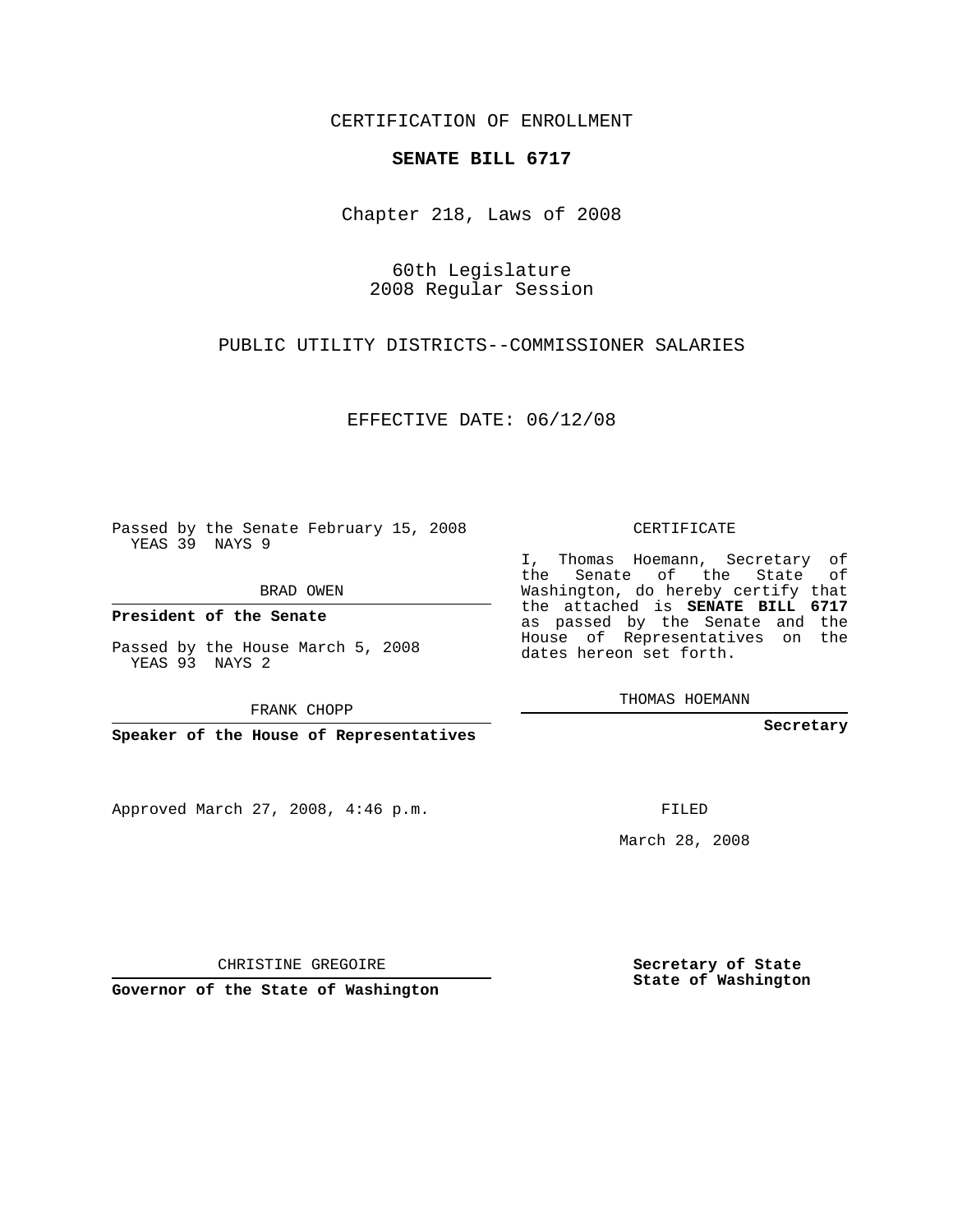## **SENATE BILL 6717** \_\_\_\_\_\_\_\_\_\_\_\_\_\_\_\_\_\_\_\_\_\_\_\_\_\_\_\_\_\_\_\_\_\_\_\_\_\_\_\_\_\_\_\_\_

\_\_\_\_\_\_\_\_\_\_\_\_\_\_\_\_\_\_\_\_\_\_\_\_\_\_\_\_\_\_\_\_\_\_\_\_\_\_\_\_\_\_\_\_\_

Passed Legislature - 2008 Regular Session

**State of Washington 60th Legislature 2008 Regular Session**

**By** Senators Hatfield, Pridemore, Sheldon, Hobbs, Berkey, Fairley, McDermott, and Delvin

Read first time 01/22/08. Referred to Committee on Government Operations & Elections.

1 AN ACT Relating to public utility district commissioner salaries; 2 and amending RCW 54.12.080.

3 BE IT ENACTED BY THE LEGISLATURE OF THE STATE OF WASHINGTON:

 4 **Sec. 1.** RCW 54.12.080 and 2007 c 469 s 4 are each amended to read 5 as follows:

 6 (1) Commissioners of public utility districts are eligible to 7 receive salaries as follows:

 (a) Each public utility district commissioner of a district operating utility properties shall receive a salary of one thousand four hundred dollars per month during a calendar year if the district received total gross revenue of over fifteen million dollars during the fiscal year ending June 30th before the calendar year. However, the board of commissioners of such a public utility district may pass a 14 resolution increasing the rate of salary up to ((thirteen)) one thousand eight hundred dollars per month.

16 (b) Each public utility district commissioner of a district 17 operating utility properties shall receive a salary of ((seven 18 hundred)) one thousand dollars per month during a calendar year if the 19 district received total gross revenue of from two million dollars to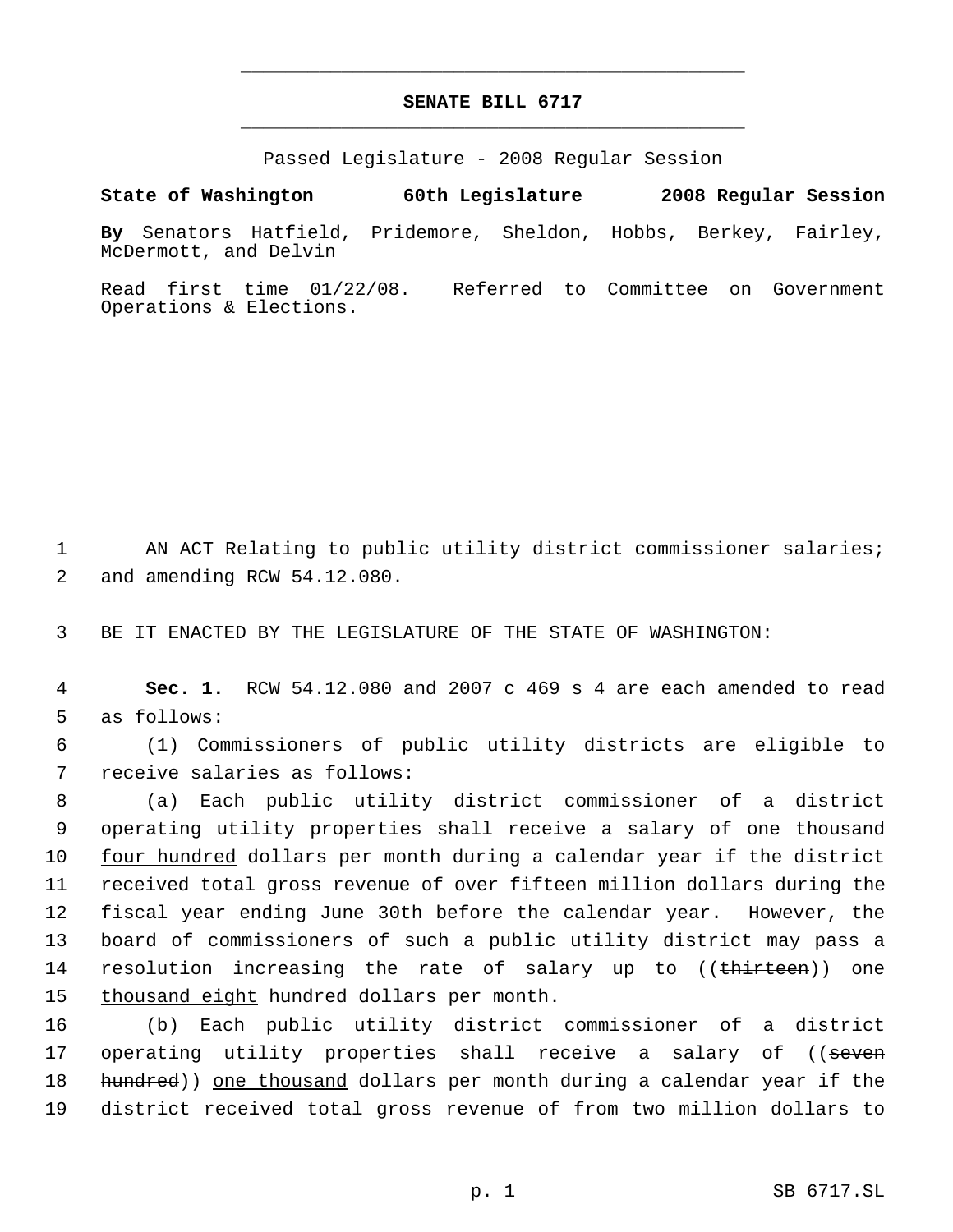fifteen million dollars during the fiscal year ending June 30th before the calendar year. However, the board of commissioners of such a public utility district may pass a resolution increasing the rate of 4 salary up to ((nine)) one thousand three hundred dollars per month.

 (c) Commissioners of other districts shall serve without salary. However, the board of commissioners of such a public utility district 7 may pass a resolution providing for salaries not exceeding ((four)) six hundred dollars per month for each commissioner.

 (2) In addition to salary, all districts may provide by resolution for the payment of per diem compensation to each commissioner at a rate not exceeding ninety dollars for each day or portion thereof spent in actual attendance at official meetings of the district commission or in performance of other official services or duties on behalf of the district, to include meetings of the commission of his or her district or meetings attended by one or more commissioners of two or more districts called to consider business common to them, but such compensation paid during any one year to a commissioner shall not exceed twelve thousand six hundred dollars. Per diem compensation shall not be paid for services of a ministerial or professional nature.

 (3) Any commissioner may waive all or any portion of his or her compensation payable under this section as to any month or months during his or her term of office, by a written waiver filed with the district as provided in this section. The waiver, to be effective, must be filed any time after the commissioner's election and prior to the date on which the compensation would otherwise be paid. The waiver shall specify the month or period of months for which it is made.

 (4) Each district commissioner shall be reimbursed for reasonable expenses actually incurred in connection with such business and meetings, including his or her subsistence and lodging and travel while away from his or her place of residence.

 (5) Any district providing group insurance for its employees, covering them, their immediate family, and dependents, may provide insurance for its commissioner with the same coverage.

 The dollar thresholds established in this section must be adjusted for inflation by the office of financial management every five years, beginning July 1, 2008, based upon changes in the consumer price index during that time period. "Consumer price index" means, for any calendar year, that year's annual average consumer price index, for